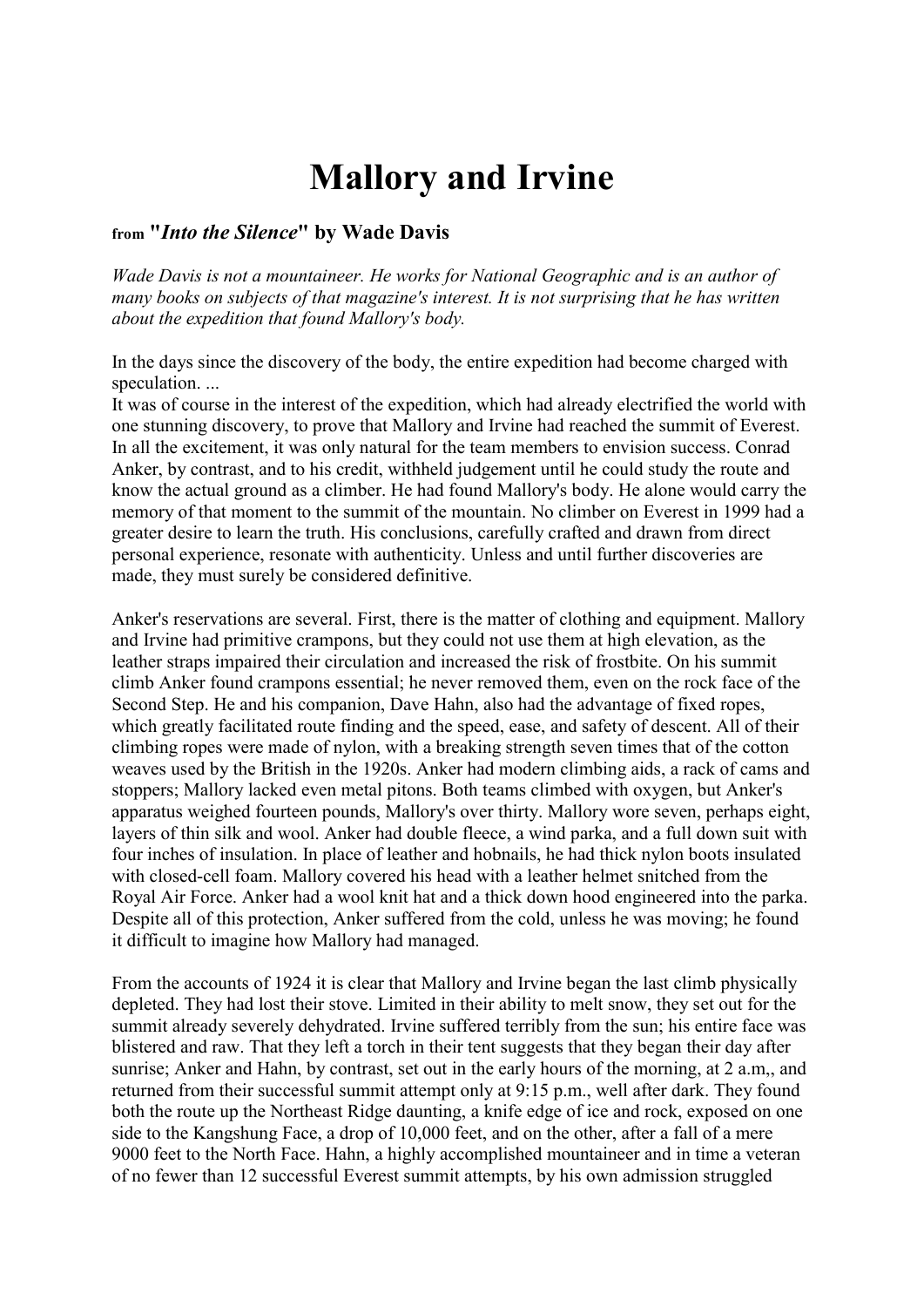much of the day, becoming both mentally and physically exhausted. Casting no judgement, neither he nor Anker could imagine what it must have been like for Sandy Irvine, whose experience was so limited.

But the final proof lay in the severity of the Second Step. In 1975 a Chinese expedition has secured an aluminium ladder over the steepest and most perilous pitch. Anker's goal was to climb without making use of this artificial aid, facing the challenge just as Mallory would have done in 1924. The initial ascent of some 45 feet he rated as moderately difficult but not extreme: no trouble for Mallory, though possibly beyond Irvine's abilities. But the next pitch, including the crack crossed by the ladder, was vertical rock, formidably difficult. Anker tried but was unable to free-climb it; the position of the ladder obliged him to set one foot on a rung. He later graded it a "solid 5.10," a technical rating implying a rock challenge far more difficult than anything being attempted by British climbers in Wales or anywhere else in the 1920s. That Mallory and Irvine might have overcome such a pitch, climb made doubly perilous by the exposure of 8000 feet, defied belief. And even had they done so, it was not clear how they could have returned. Conrad and Hahn, like all modern climbers of the Northeast Ridge, counted on rappelling down the Second Step, their ropes anchored to a large and prominent boulder at the top of the final pitch. The climbing ropes available to Mallory and Irvine were neither strong nor long enough for such a rappel. Had they surmounted the Second Step, Mallory and Irvine would have been forced, upon their return, to down-climb, an imposing challenge readily acknowledged by Anker, among the top technical rock climbers of the modern era, as being at the limit of his capabilities.

As Anker and Hahn crested the Second Step and began the long and still dangerous climb toward the summit of Everest, they had answered many of the essential questions. Mallory and Irvine had certainly reached the First Step; this would later be confirmed by the discovery in situ of a discarded oxygen cylinder, which Jochen Hemmleb dated positively to 1924. In all likelihood they overcame the First Step but then turned back either at the foot of the Second Step or somewhere along the ridge between the two. Perhaps in failing light, or blinded by the squall that swept the mountain that afternoon, Mallory removed his goggles as he attempted to find a route down through the slabs of the Yellow Band. Tied as one, perhaps with Mallory on belay, they fell together, not from the height of the Northeast Ridge but far lower on the North Face, quite possibly within easy reach of their highest camp. Indeed, later expeditions would determine that Mallory had come to rest not three hundred yards from the safety of his Camp VI.

Mallory and Irvine may not have reached the summit of Mount Everest, but they did, on that fateful day, climb higher than any human being before them, reaching heights that would not be attained again for nearly 30 years. That they were able to do so, given all they had endured, is surely achievement enough.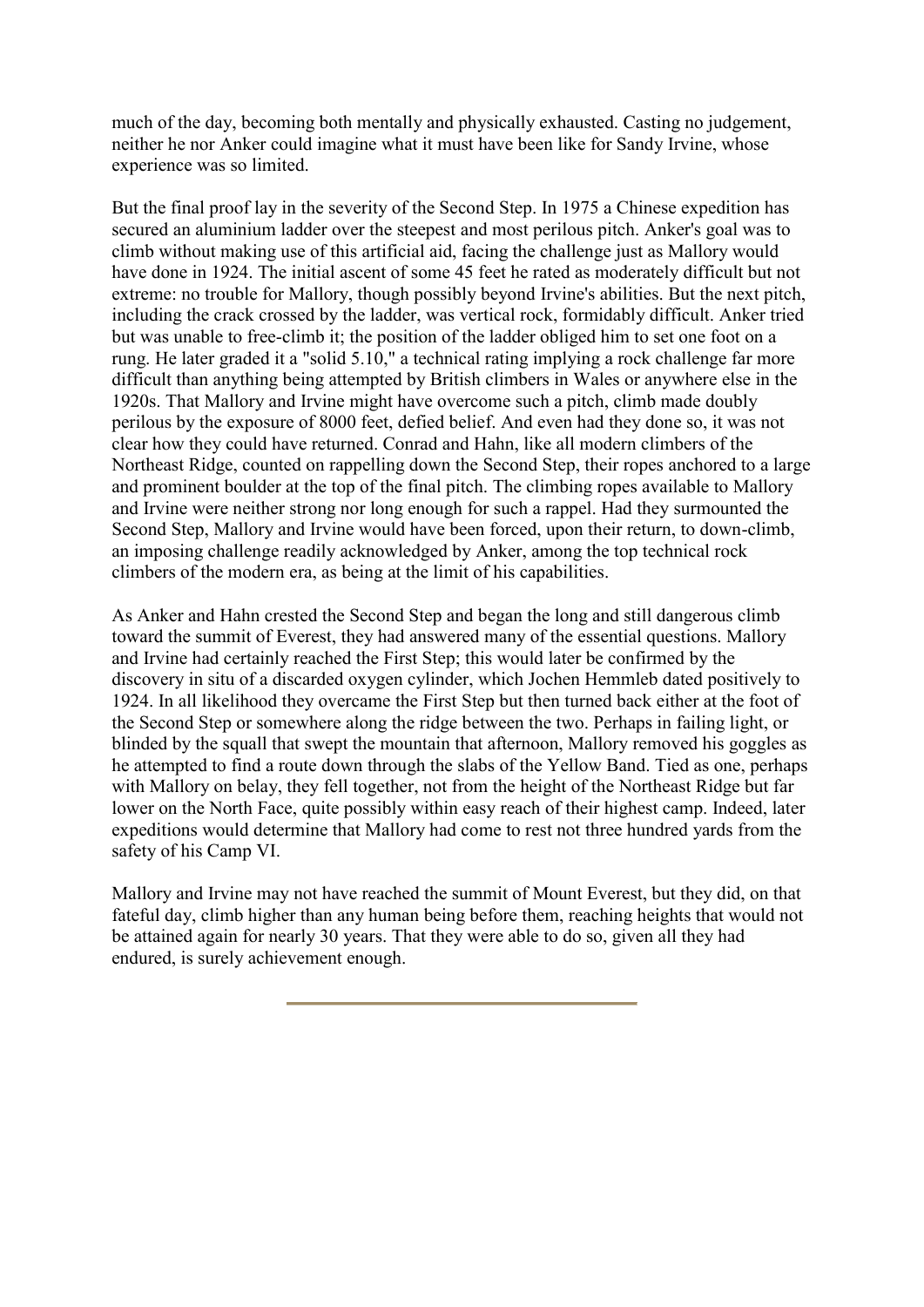#### **The Times** 18th August 1924

Asked<br>
first whether he thought that Mr. Mallory<br>
and Mr. Irvine reached the summit of the<br>
nountain, Colonel Norton emphatically<br>
was rather disturbed to similar. He<br>
prople had read into his message an ex-<br>
pression of o

and would have been the last man in the<br>world to chance things when accompanied<br>by a youngster like Irvine. Colonel<br>Norton's opinion—though he repeatedly<br>emphasized that it could only be a matter emphasized that it could only be a matter of conjecture—was that the end came<br>through an "ordinary mountaineering<br>accident."

#### THE LOST CLIMBERS.

THE LOST CLIMBERS.<br>
Mallory and Irvine were last seen<br>
at rather more than 28,200ft. at the<br>
top of a little eliff of the last ridge, the<br>
only place in the final ascent where one<br>
nuilite scept to find actual eliming diff Mallory and Irvine were at this spot four<br>hours later than the scheduled time was nours tater than the scheduled time was<br>and would always remain a mystery;<br>Mallory was always a devout believer in<br>the value of an early start and be the value of an early start, and he would we value of an early start, and he would<br>have realized the necessity of getting back<br>to Camp Six at all events by nightfall.<br>The suggested slowness might have been<br>due to disappointment with the oxygen.<br>Indeed, however, th

A detect, however, though it might have<br>prevented the success of their effort, could<br>not be held responsible for the loss of<br>Mallory and his companion. Another<br>reason why Colonel Norton holds to the<br>theory of an accident i reason why Colonel Norton holds to the theory of an accident is based upon his time<br>interact based in accident is based upon his terminate handledge of Mallory's characteristic. "I have never known (he said) a man so entir

#### **"***The Fight for Everest: 1924***" by E F Norton (pub. June 1925)**

#### (p. 130) N E Odell:

"I saw the whole summit ridge and final peak of Everest unveiled. I noticed far away on a snow slope leading up to what seemed to me to be the last step but one from the base of the final pyramid, a tiny object moving and approaching the rock step. A second object followed, and then the first climbed to the top of the step. As I stood intently watching this dramatic appearance, the scene became enveloped in cloud once more, and I could not actually be certain that I saw the second figure join the first.

"Owing to the small portion of the summit ridge uncovered I could not be precisely certain at which of these two 'steps' they were, as in profile and from below they are very similar, but at the time I took it for the upper 'second step'. However I am a little doubtful now whether the latter would not be hidden by the projecting nearer ground from my position below on the face."

Later on, Odell said he saw the first of the two figures actually surmount the step *within the five minutes* of his last glimpse of them.

#### **Everest 1933**

In 1933, nine years after Mallory and Irvine disappeared, the very next attempt to climb Everest followed the self-same route they had taken, i.e., the Northeast Ridge. It was also a party of two, Harris and Wager.

In 1924, Mallory and Irvine were supported by Odell. He claimed he saw them moving, and climbing a step of the ridge.

in 1933, Harris and Wager were supported by Shipton and Smythe. They thought they saw them moving, and climbing the ridge, but within moments realised what they were looking at were rocks.

That these two events were separated by nine years is somewhat immaterial. Had the elapsed time been hours rather than years would make no difference – it was the same ridge, the same route, and what each saw would be the same. These two events were so similar that Odell's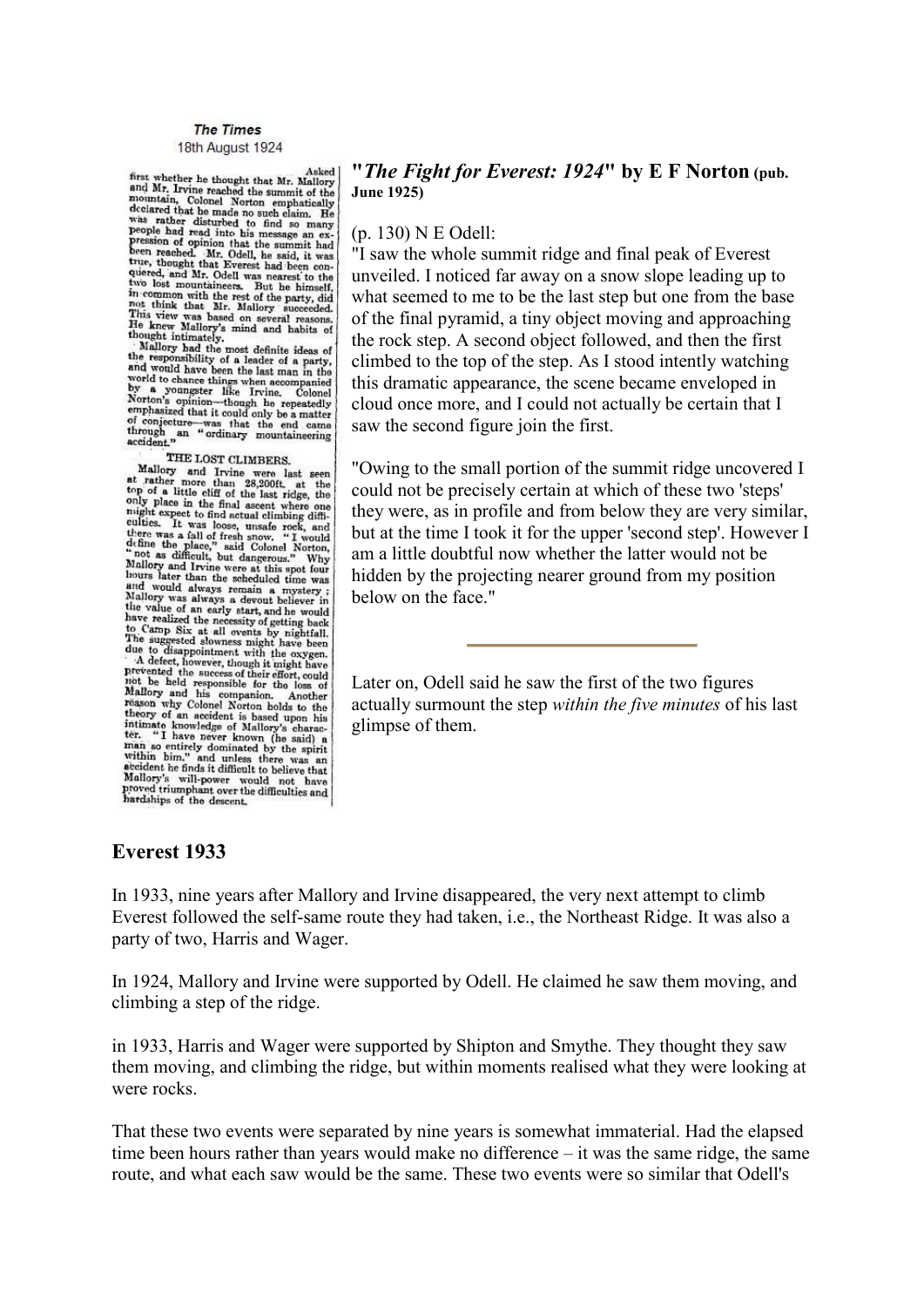apparent sighting ought not be discussed without reference to the Smythe / Shipton experience. Unfortunately, that never happens!

Smythe and Shipton were both better climbers than Odell, Smythe was probably the best mountaineer of the era. Because of their frequent, virtually continual, mountaineering experiences, I would trust their observations more than Odell's. Odell, a geologist, certainly spent a lot of time in the natural environment, but their observational experience of mountain detail, in particular, far exceeded his.

## **An amazing revelation**

Tony Smythe's 2013 biography of his father, Frank, tells of a letter Frank wrote of an observation he made during the 1936 Everest expedition. Smythe studied the surface of the mountain with a telescope and made a discovery. In 1937, he wrote Edward Norton, the leader of the 1924 Everest expedition to tell him what he had seen:

"I was scanning the face from base camp through a high-powered telescope last year, when I saw something queer in a gully below the scree shelf ... Of course it was a long way away and very small, but I've a six/six eyesight and do not believe it was a rock. This object was at precisely the point where Mallory and Irvine would have fallen had they rolled on over the scree slopes ... It's not to be written about, as the press would make an unpleasant sensation."

## **from "***Everest 1933***" by Hugh Ruttledge**

Ruttledge's Chapter VIII was actually written by Frank Smythe:

# **"***The Second Assault***" by F. S. Smythe**

It was near Camp VI that Shipton suddenly stopped and pointed. "There go Wyn and Waggers on the Second Step," he explained. Sure enough, there were two little dots on a steep snow-slope at the foot of the cliff. We stared hard at them and could have sworn they moved. Then, simultaneously, we realised that they were rocks. And, strangely enough, there were two more rocks perched on a snow-slope immediately above the Step; these again looked like men and appeared to move when stared at. It was somewhere in the neighbourhood of Camp VI that Odell thought he saw Mallory and Irvine. The distance from this point on the Second Step is about one mile, and human figures would appear no larger than dots.

**Is it possible that he was similarly tricked by his eyes?** His view of the Northeast Ridge was between shifting mists and lasted only a minute or two. The effect of altitude, tiredness, and the strain of climbing combine to impair the efficiency of vision. It was 12:50 p.m. when they were seen. Why were they so late? No one could possibly climb the Second Step in the short time that he saw them; it is quite 100 feet high, vertical for the most part and even overhangs in its upper portion. It is probably unclimbable and certainly desperately difficult. Odell, however, thinks that he may have mistaken the First Step for the Second Step. If so, it is even stranger that they should have been so late. To reach the summit from the First Step and return before nightfall would have been impossible, and Mallory was too fine a mountaineer to throw his life and that of his companion away on impossibilities. On the other hand, they may have decided to go on as far as they could and return by nightfall. Another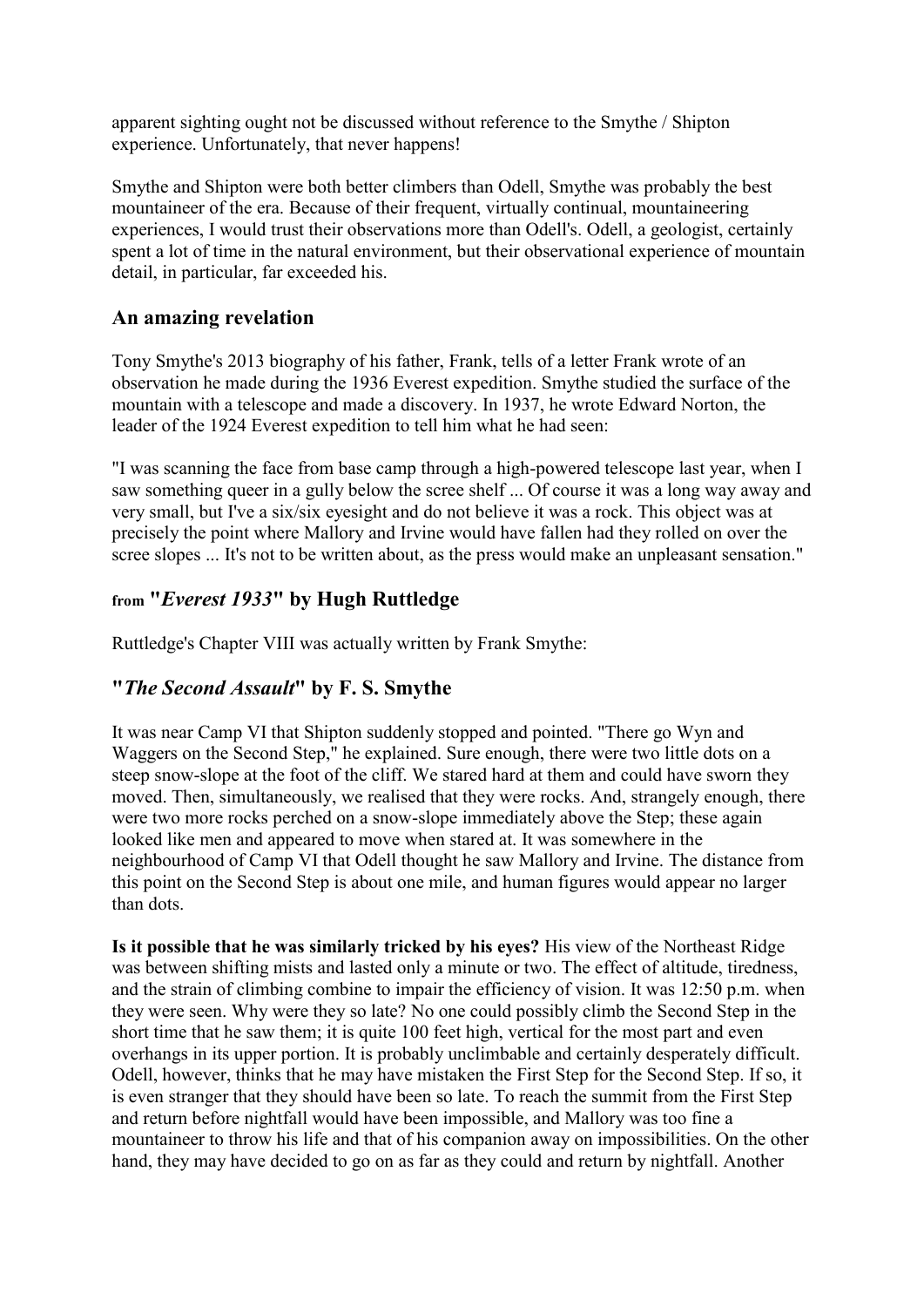point in favour of Odell's view of them is that it is certain that they reached a point very close to the crest of the Northeast Ridge, if not the crest of the Ridge itself.

# **"***Camp Six***" by F. S. Smythe**

... it is by no means certain that Odell saw them on the Second Step when he had that last dramatic glimpse of them between the mists.

... We were climbing along the Ridge at about 26,500 feet when Eric, who was leading, suddenly stopped and pointed: "There go Wyn and Waggers on the Second Step," he said. I joined him and we stared at the Northeast Ridge, whence the Second Step lifts its steep prow. There were certainly two dots on a small patch of snow at the foot of the Step, and as my gaze concentrated on them they seemed to move. Then, simultaneously, we realised that they were two rocks. And on a snow slope above the Step were two more rocks which seem to move too when we stared hard at them.

It was a strange experience, especially in view of the fact that it was hearabout that Odell saw Mallory and Irvine for a few moments between drifting mists, which may have enhanced the illusion of movement? **I do not think he was deceived.** His description is too detailed to allow of a mistake in the first place: most important point of all, he describes one figure as moving up to join the other. But I do not believe they were on the Second Step or that they climbed the Step in the minute or so that he was able to watch them.The Step is fully eighty feet high, and they were carrying heavy oxygen apparatus. Assuming the ascent to be possible, it could hardly take less than half an hour with or without oxygen apparatus, and Odell did not see them for more than a few minutes. His view was between shifting mists, and it is probable that they were traversing one of the two prominent rises in the ridge some distance below the First Step, or the First Step itself. It would be easy to mistake the position of a party on a misty day on a complicated peak like Everest.

*Smythe, in "Camp Six", gives the same account he had written for inclusion in Ruttledge's book. One would expect his opinions and conclusions expessed in the two versions would be identical, yet they are not! In one, Smythe gives logical reasons why he thinks Odell was deceived yet in the other he thinks Odell was not deceived!*

## **"***Adventure of a Mountaineer***" by F. S. Smythe (pub. 1940)**

In 1924 a third attempt was made. On this occasion Brigadier Norton and Dr Somervell without oxygen apparatus reached a height of 28,000 feet. There Somervell collapsed owing to a bad throat, and Norton went on alone and got to a height of 28,000 feet before exhaustion forced him to retreat. Two days later another attempt was made, this time with oxygen apparatus, by Mallory and Irvine; they never returned, and what happened to them can only be conjectured.

Mr N. E. Odell believes that he saw them when climbing by himself up towards Camp Six, though his view was quickly obscured by mists. **They were apparently going strong for the top.** Whether they fell, or died from exhaustion, may never be determined, though an ice-axe, which can only have belonged to one of them, was discovered later.

#### *I feel let down by Smythe in this (1940) book. He mentions Odell's sighting and Odell's 'They were apparently going strong for the top.' which, unfortunately, reads as though it's Smythe*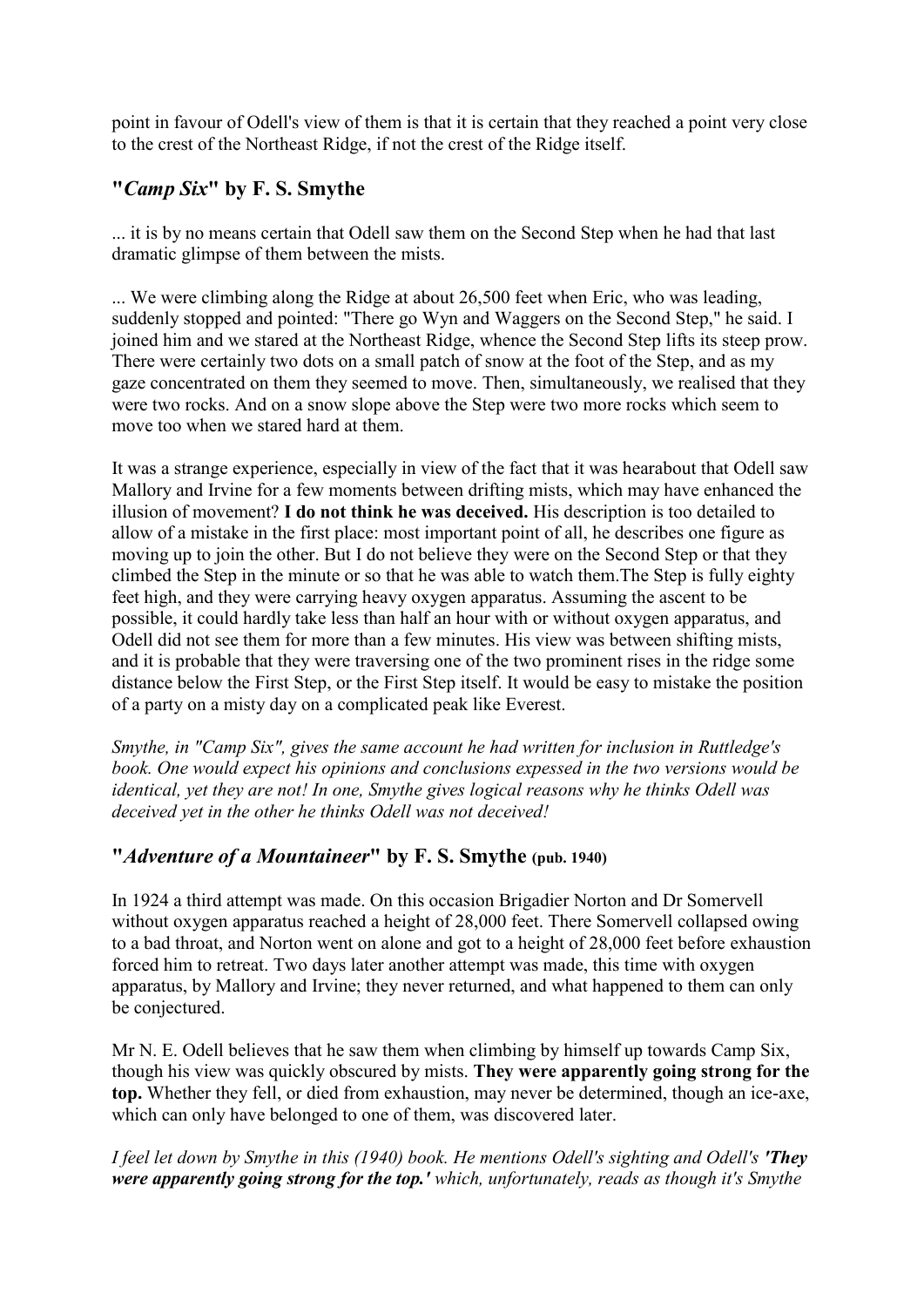*giving his opinion. This conflicts with his previous opinion (1933), that seems to make so much sense, and that he and Shipton had discussed and agreed upon.*

The 1938 Everest expedition team included Smythe, Shipton and Odell. What a golden opportunity for them to discuss Odell's sighting and its interpretation by Smythe and Shipton. Whether they did or didn't we will never know for nothing was ever said about it.

# **from "***Everest 1933***" by Hugh Ruttledge**

The four men of this year's expedition who have been near the "second rock step" are very doubtful is to be climbed at all; they are quite sure that no man, however skilful, could climb it in five minutes. … Supposing them to be right, what then did Odell see? I suggest to the incident which occurred during Smythe than Shipton's ascent to Camp VI, offers a reasonable explanation.

… If Odell really saw them near the second step so late as 12:50 p.m., the questions arise whether they could possibly have completed the ascent at all, and whether Mallory would have gone on at all costs, regardless of the danger of being benighted. Norton firmly believes that Mallory had a full sense of his responsibility. If, on the other hand, Odell was mistaken, the time factor does not apply and we know nothing further of the party's movements.

Mallory was a member of the first three expeditions to Mt Everest, 1921, 1922 and 1924. The first was a reconnaissance to explore and reconnoitre potential routes and – if possible – make an ascent. 1922 and 1924 were all out attempts.

Mallory's wife, Ruth Turner (6 Oct 1892 – 6 Jan 1942); m 1914; Children: Frances Clare (19 Sep 1915 – 2001), Beridge Ruth, ("Berry"}, (16 Sep 1917 – 1953), John (born 21 Aug 1920).

An item of circumstantial evidence from Mallory's body (found 1999) suggests he may have reached the summit. Mallory's daughter, Frances (age 84), said that Mallory carried a photograph of his wife on his person with the intention of leaving it on the summit. This photo was not found on Mallory's body. Does this prove anything? Consider:

- Mallory went on three Everest expeditions. Did he take Ruth's photograph on all three?
- Ruth never said publicly that he carried her photograph on Everest expeditions.
- Frances would have to have been told about it by Ruth, no later than 1941.
- The first we heard of the photograph was in 1999, when Frances, aged 84, told us.  $\bullet$
- Did Frances invent the story. Was it her emotional response to glorify her father's fate?
- For Mallory to carry his wife's photograph, is an emotional, yet understandable, thing to do.
- But why didn't he, also, carry photographs of his three children to leave on the summit?
- Something's not right here. Because of nothing about the children raises doubts, suggesting Frances's story is a fiction.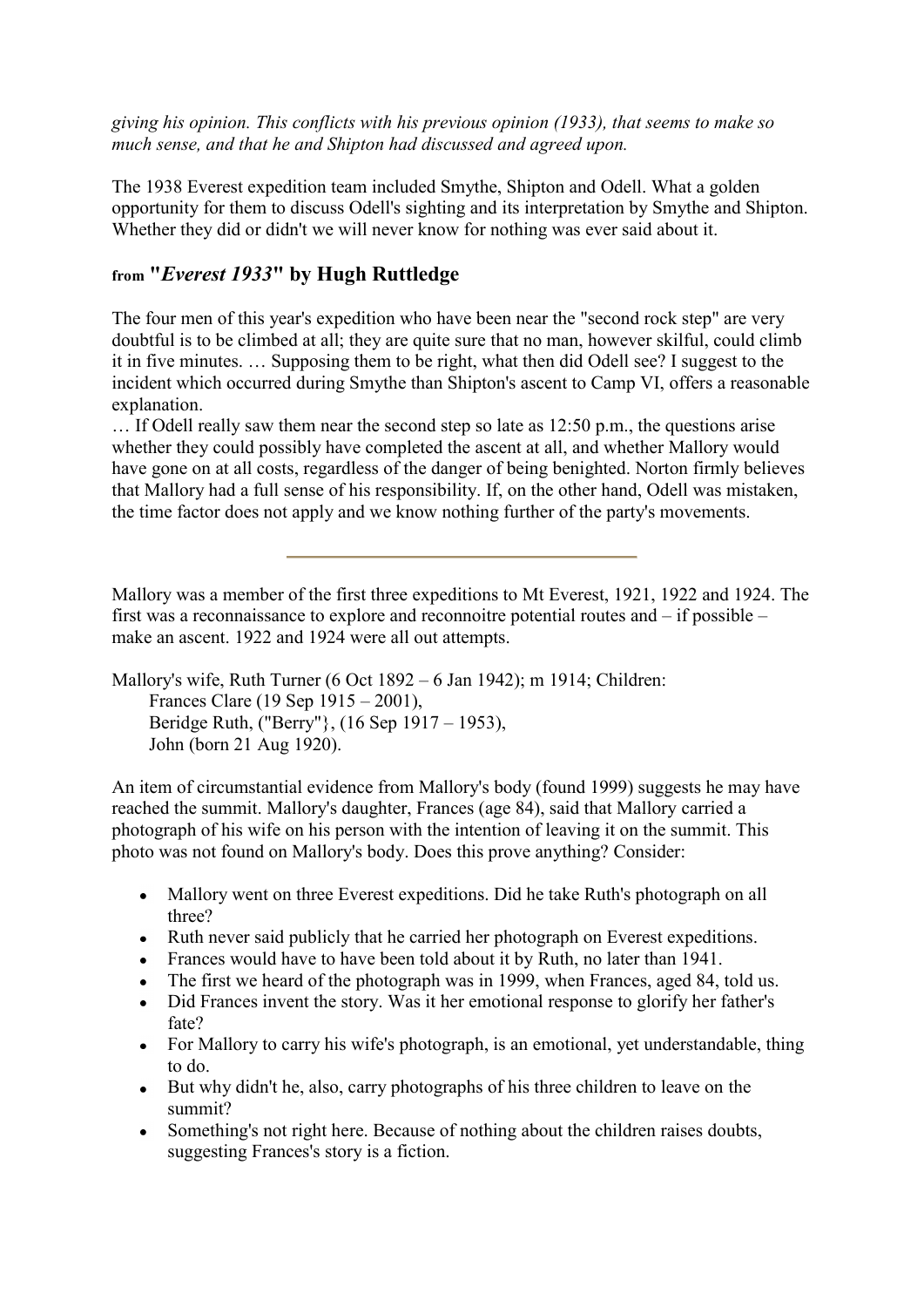Mallory was a forgetful person. Even if he had Ruth's photograph, can one say for sure he had it with him on all three Everest expeditions? He wrote lists, but was that because he had a bad memory. A list was found. Did he forget to carry it? He left the torch at Camp VI which meant they might have to return to camp in pitch darkness. He forgot his compass, and so was unable to check his direction after the cloud enclosed them. He lost the Unna Cooker, and with no means of melting snow, he and Irvine were dangerously dehydrated.

*Dear Odell, We're awfully sorry to have left things in such a mess – our Unna Cooker rolled down the slope at the last moment. In the tent I must have left a compass – for the Lord's sake rescue it: we are without. G Mallory*

Norton and Somervell were able to start their summit bid at 6:40 am, later than originally planned. A spilled water bottle caused the delay, and a new quantity had to be melted. But the litre of water each man took was wholly inadequate for their climb.

In 1933, the First Assault (Harris & Wager) aimed to climb the Northeast Ridge, just as had Mallory and Irvine nine years earlier. ... the Thermos flask, prepared the night before, had not been able to keep its contents warm, and they were obliged to spend an hour heating water (obtained, of course, from snow) over a "Tommy cooker."

## **A point to consider**

Although there are two opposing schools of thought, (1) those who think Mallory and Irvine got to the top and (2) those who think they didn't, there is one critical factor that is *never* considered by either party and yet it is so obvious. Odell says he saw Mallory and Irvine for a couple of minutes before they were hidden by cloud. The cloud never lifted all day, so how could they find their way to the summit? At best, it was highly unlikely they could have reached the summit, but once the cloud cover arrived it was impossible.

There is no gentle slope to the summit, but cliffs and gaps in the ridge. After a few such ups and downs and sidling around rock outcrops it would be impossible for them to tell whether they were going north, south, east or west. But let's assume they got to the top; which way was down? Every way was down! The very wind that had moved the clouds to hide them from view from below, or the squall that swept the mountain that afternoon, would very likely have whipped up spindrift and covered their footprints. So, which way down – 10,000 feet down the Kangshung Face to the south or 9,000 down the North Face? Without a compass, how could they tell which way to go?

On a few climbs, when I have been heading to or from a summit, cloud has closed in. One time, when nearing a summit pyramid cloud descended, blocking the view in all directions. The immediate vicinity was fairly flat, so which way up to the summit? I did a test but the ground sloped down. I made no more tests but just waited for the cloud to go. When it cleared, I checked my test route – it was in the wrong direction and to the top of a 1000 foot cliff. Assume Mallory and Irvine waited for the cloud to clear away – it could take hours. What would happen to them? They would freeze! Conrad Anker stated (above) what he wore *had double fleece, a wind parka, and a full down suit with four inches of insulation ... he had thick nylon boots insulated with closed-cell foam ... a wool knit hat and a thick down hood engineered into the parka. Despite all of this protection, Anker suffered from the cold, unless he was moving; he found it difficult to imagine how Mallory had managed.*